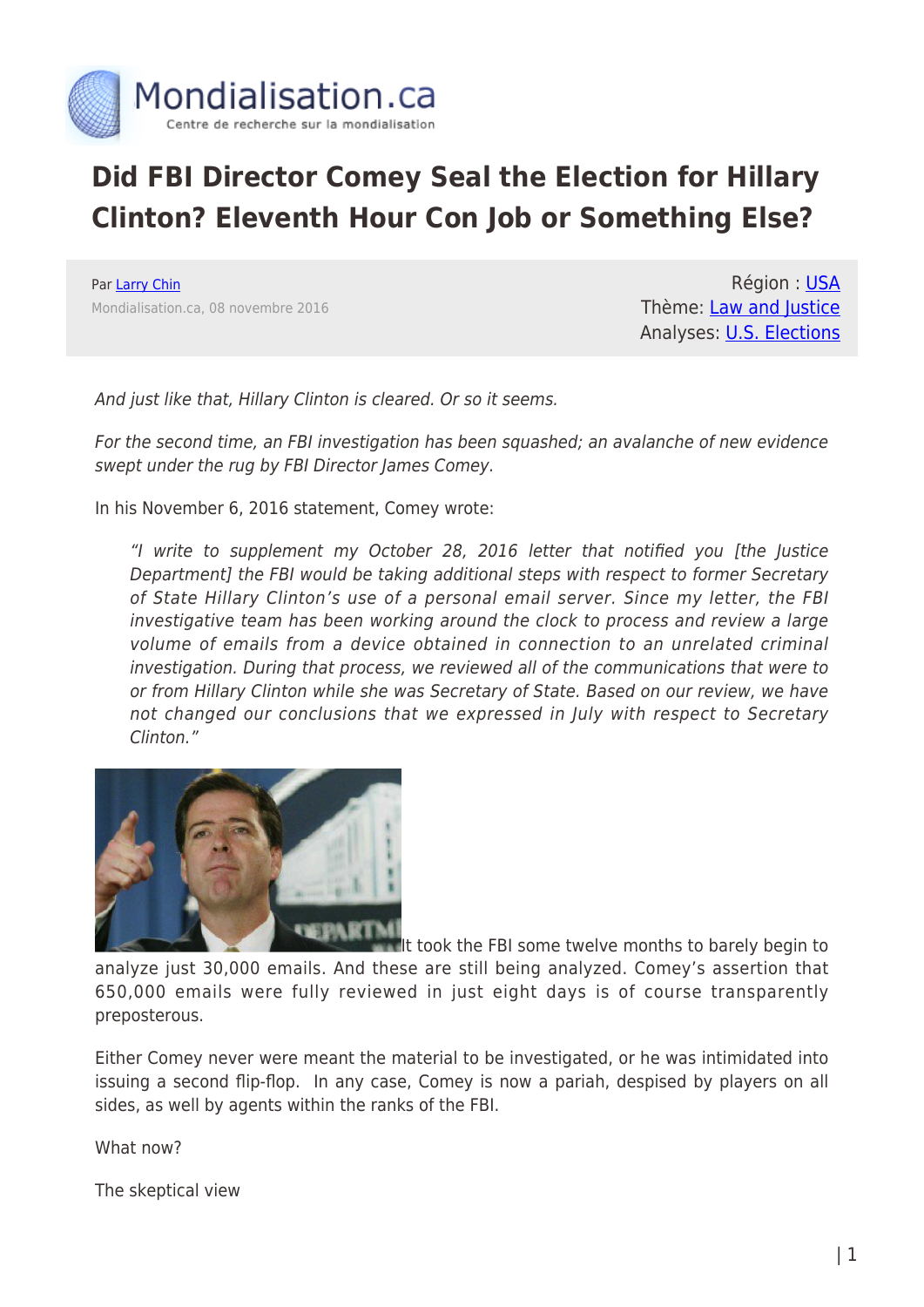In the opinion of former Clinton insider and whistleblower Larry Nichols, Comey's investigation was a designed diversion, in which he would go through the appearance of opening a new investigation, only to clear Hillary of all wrongdoing and bury the case. Knock the air out of the opposition, give Hillary a final burst of momentum, and win the election.

This was a vicious con job that raised hopes, in order to utterly squash them in the most demoralizing fashion. An energy-sapping wild goose chase, leading to emptiness. A masterful con.

In hindsight, Comey's October 28 about-face seemed too noble, too hard to believe. Indeed, it should have been trusted, given the obvious connections linking him, a Clinton cohort, and the other so-called investigation leaders, all of them deeply connected to the Clintons:

- Deputy FBI Director Andrew McCabe, heads the private server/email probe is compromised. After his wife, a political candidate, received large donations from a Democratic PAC headed by longtime Clinton colleague Terry McAuliffe, it is no coincidence that the investigation went nowhere.
- Assistant Attorney General Peter Kadzik is a close personal friend of Clinton campaign manager John Podesta. Kadzik has been caught on multiple Wikileaks emails colluding with Podesta, who describes Kadzik to the Clinton team as "willing to help."
- Attorney General Loretta Lynch, servile to both the Clintons and President Barack Obama, met with Bill Clinton prior to Comey's original announcement of the Hillary Clinton email investigation. After this clear breach of ethics, Lynch has been a handy obstructionist.
- Obama also went along with the fakery, adopting neutral stance, all the while probably knowing that no new investigation was really taking place. He also wields the power to pardon Hillary Clinton in the event she is charged with anything.

The squashing of the investigation may have been a convenient method by which corrupted agents within the Department of Justice and the FBI could seize and control the incriminating evidence, in order to remove it from being pursued by honorable agents; to prevent these agents from doing their duty.

It may have also been a trap set up to expose the FBI agents who were showed any zeal in actually pursuing Clinton/Abedin/Weiner, in order to ultimately purge them. During a segment of a November 6 [Infowars broadcast](https://www.youtube.com/watch?v=kP-E8nCISfA), Larry Nichols revealed on air that he just received a message from his FBI source that of five agents working on the Clinton case, two have now been "laid off for budgetary reasons", and another will resign. The FBI team is dismantled along with the investigation.

This is how the government silences opposition, especially when crimes have been exposed and require a cover-up. This is how the Clintons and Bushes have always stopped investigations into their criminal activities.

The rank and file FBI agents, who have the evidence, and whose frustration forced Comey to "reopen" the case nine days ago, must now consider how to proceed. Will these honorable FBI agents mutiny? Would they choose to act in defiance of Comey, and "blow the whole thing open" along with the New York Police Department (which also possesses evidence against Clinton and her inner circle)?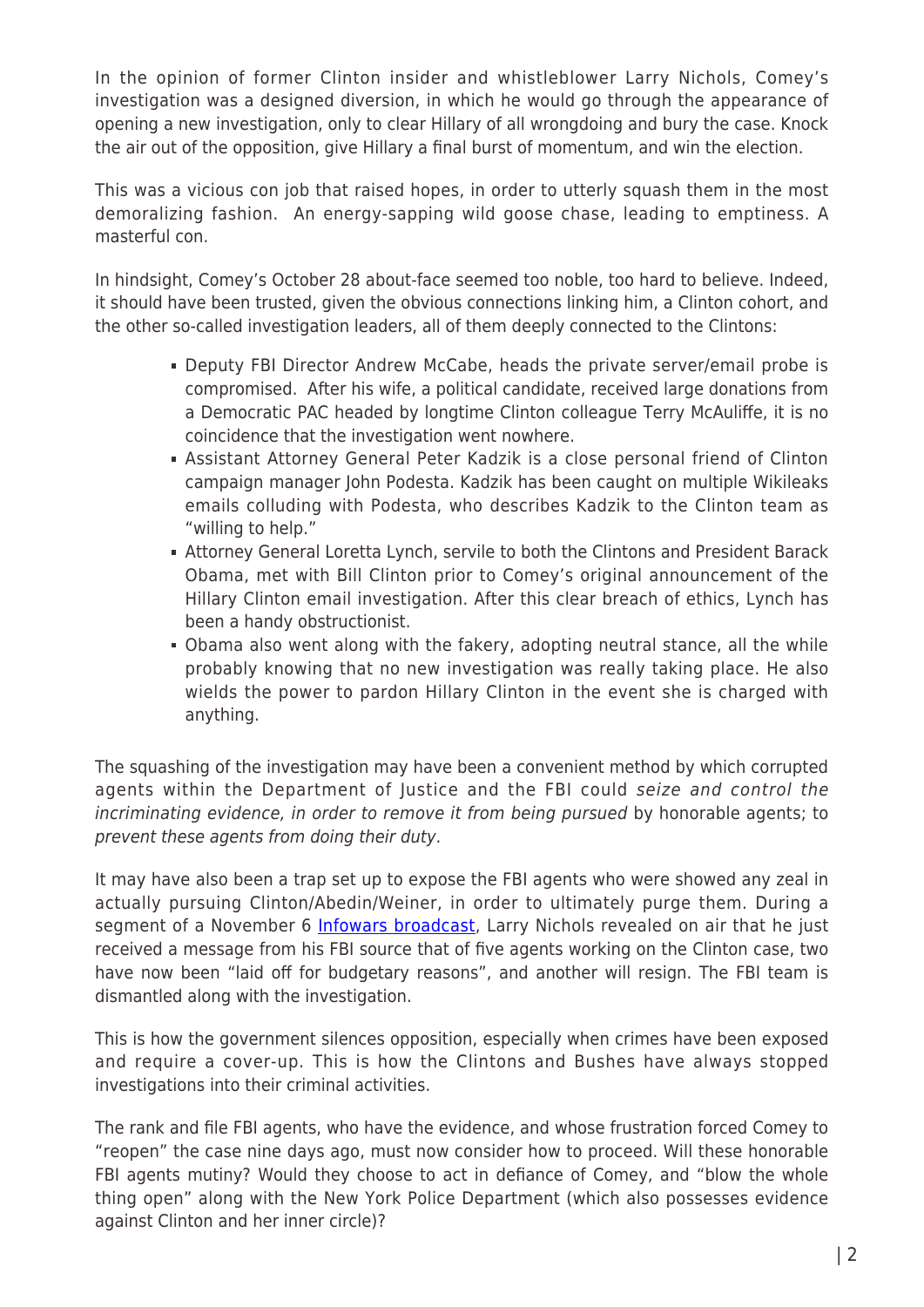Damaging information alone is not enough. A functioning law enforcement and judicial system, and a functioning federal government, are required, in order to act on the information. Clearly, the corrupted system does not function and has been commandeered by criminal forces. It appears to be over.

What about the alleged [counter-coup](https://www.youtube.com/watch?v=ov5kvWSz5LM) on the part of military, intelligence and law enforcement, in conjunction with Wikileaks and other groups, that was supposed to stop Hillary Clinton? There is no sign that the counter coup, described by intelligence-related former official Steve Pieczenik, has succeeded. It is less than 24 hours until the election. Hillary Clinton is still intact, and she still holds a national lead over Trump, according to the mainstream media.

But the Clinton forces (which are connected to the Bushes) own the means to steal the election, including the technology, the voting machines, thugs manning the polls, and the corporate media. They will see that votes that are not for Hillary will not be counted. It won't matter how many people turn out. It won't matter if there is civil disobedience. In fact, civil disobedience plays into their hand. It offers the opportunity for the Obama administration to impose martial law.

Corruption and criminality are so deeply entrenched and pervasive, that it is over. The criminals have control of the system, and the law, and they have put themselves beyond reach. Nothing short of a real revolution can "drain the swamp". Are citizens truly ready to fight a civil war, and overturn the entire system from top to bottom?

## The hopeful view

Lost in the noisy gloating of Hillary Clinton's sycophants is the fact that there are five open investigations, including the New York Police probe of Clinton/Clinton Foundation-related emails, the Huma Abedin/Anthony Weiner emails, and a separate IRS probe into the Clinton Foundation. And this does not include the wealth of crimes that has been exposed by Wikileaks, to be pursued by law enforcement and government agencies.

What Comey refers to in his statement is merely a subset of material, the emails specifically "with respect to Hillary Clinton's use of a private server", "to and from Hillary Clinton while she was Secretary of State". What about the rest? What about emails sent to and from Clinton before and after her tenure? What about the Clinton Foundation? What about connections to pedophilia? What about the activities of Huma Abedin and the rest of the Clinton inner circle?

These and other ongoing investigations that will dog Hillary Clinton, even if she manages to steal the election. The election will be contested. Clinton will be opposed, vehemently. Any attempt on her part to crack down on opposition is likely to be met with even stronger resistance.

There is one more remote possibility that would cast Comey's actions in a different light. Perhaps the counter coup has actually done its job, by having now publicly exposed the existence and possession of highly damaging evidence against the Clintons and much of Washington, capable of bringing the entire system down. The Hillary campaign did lose significant ground in the past week, while Trump has surged since Comey's October 28 flipflop. Maybe this "nudge" was enough. If the threat of exposure alone has been enough to force the Clinton campaign to "stand down", even if the most damaging revelations never